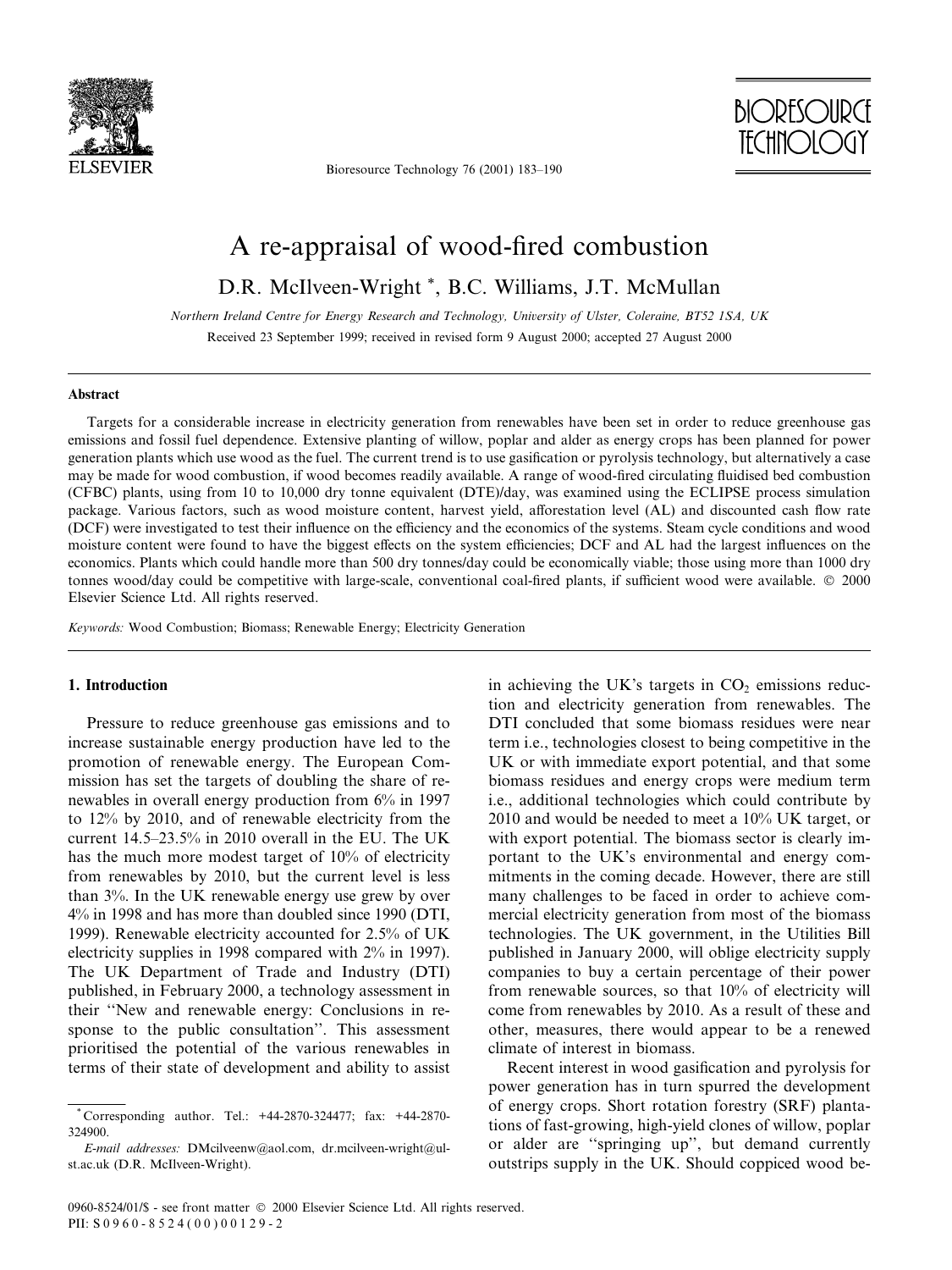come readily and cheaply available, it could prove useful to reconsider wood combustion for electricity generation instead of the less-proven gasification or pyrolysis.

Wood offers advantages over fossil fuels with regard to emissions. The sulphur content of wood is minimal, so  $SO<sub>x</sub>$  emissions are negligible. Studies on coal in circulating fluidised bed combustion systems (CFBC) have shown that NO emission levels depend on temperature and excess air (Leckner et al., 1992; Amand and Leckner, 1992; Wojtowicz et al., 1993), whereas with wood there is no temperature dependence (Leckner and Karlsson, 1993). There is little nitrogen in wood, so if combustion temperatures are controlled to avoid oxidation of nitrogen from the air, overall  $NO<sub>x</sub>$ emissions will also be low. CO emissions from biomass have been found to be lower than those from coal in a CFBC plant using a cyclone (Leckner and Karlsson, 1993). Keeping excess air at a relatively low level of 15%, combined with the use of appropriate air staging, helps reduce NO emissions, and elevating the temperature downstream of the cyclone reduces CO and other hydrocarbon emissions when using wood chip (Lyngfelt and Leckner, 1999). Wood can also be grown sustainably, whereby the wood taken from a plantation and used in a combustion plant can be replaced over a short time-scale i.e., using SRF practices plantations are harvested typically on a three-year cycle. This implies that an equivalent amount of  $CO<sub>2</sub>$  to that produced in combustion will be taken up during the growth of the replacement wood, and that wood can be considered neutral with regard to  $CO<sub>2</sub>$  emissions. In fact, if wood-fired plants replace fossil fuel plants, a reduction in  $CO<sub>2</sub>$  emissions may be considered to occur, as well as a saving in the non-renewable fossil fuel resource. This may prove to be an important consideration in making wood combustion a technology of choice for complying with climate change legislation or for obtaining green tax credits.

Recently considerable interest has been shown in the gasification of wood and its use in integrated gasification combined cycle (IGCC) systems, which are inherently more efficient than the more straightforward combustion plants. There are, however, drawbacks. Wood gasification provides a gas with a low calorific value. The gas turbines may have to be adapted for the use of low calorific value gas by increasing the expander throughout. The combustor of the gas turbine may need to be considerably enlarged and its configuration altered. The gasifier would have to be large and, perhaps, pressurised for optimum efficiency. Capital costs for wood-fired IGCC systems would be high for these reasons, and may mean that the electricity produced would be no cheaper than that produced by the less efficient, combustion plants, which cost less to build. For these reasons it may prove rewarding to re-examine the case for using wood-fired combustion plants.

#### 2. Method of assessment

The ECLIPSE package of process simulation programmes for the personal computer (Williams and McMullan, 1996) was used to make technical, environmental and economic assessments of these wood combustion systems. ECLIPSE is the techno-economic method of choice in the "clean coal technologies" programmes of the European Commission. For each system a separate mass and energy balance was made. A calculation of utilities (electricity, cooling water, etc.) used by conventional power generation equipment was made by ECLIPSE, and data specific to biomass technology were estimated (Bridgwater and Double, 1991) and inputted to complete the technical analysis. Environmental data on emissions were also obtained from these technical data. Next the capital costs were calculated either from the ECLIPSE databases or inputted where non-standard equipment was utilised (Solantausta et al., 1995). Finally fuel and other stream costs were added, and the economic analysis performed (including the break-even electricity selling price at zero net present value  $-$  here referred to as the cost of electricity (COE)).

In this paper various factors influencing the suitability of wood combustion for power production are examined. For example the possibility of achieving any economies of scale *i.e.*, increasing efficiency through using larger power plants is investigated and compared with efficiency gains from altering the steam cycle conditions. Also, the level of afforestation required to achieve the desired wood input levels is analysed by looking at the annual yield of the trees used and the availability of feedstock as plant requirements increase. Transportation distance varies with plant size and the afforestation level, so the variation in feedstock costs with transportation distance must be addressed. The moisture content of the wood affects both the plant efficiency, due to the amount of energy needed to drive off the moisture and thus be unavailable for conversion, and the economics of the fuel cost, since higher moisture content means more water and less dry matter are being transported.

Certain quantitative values have been assumed as ``typical'' for a wood combustion plant experiencing a West European climate. The influence of using less conservative, but still realistic, quantities for the "assumed values'' e.g., for the wood moisture content, afforestation levels, plantation yields, Discounted Cash Flow (DCF) rate and Contingency is assessed here.

## 3. Process description

A "typical" wood combustion power plant is assumed to operate as follows. Willow from a nearby coppice plantation is harvested, chipped and transport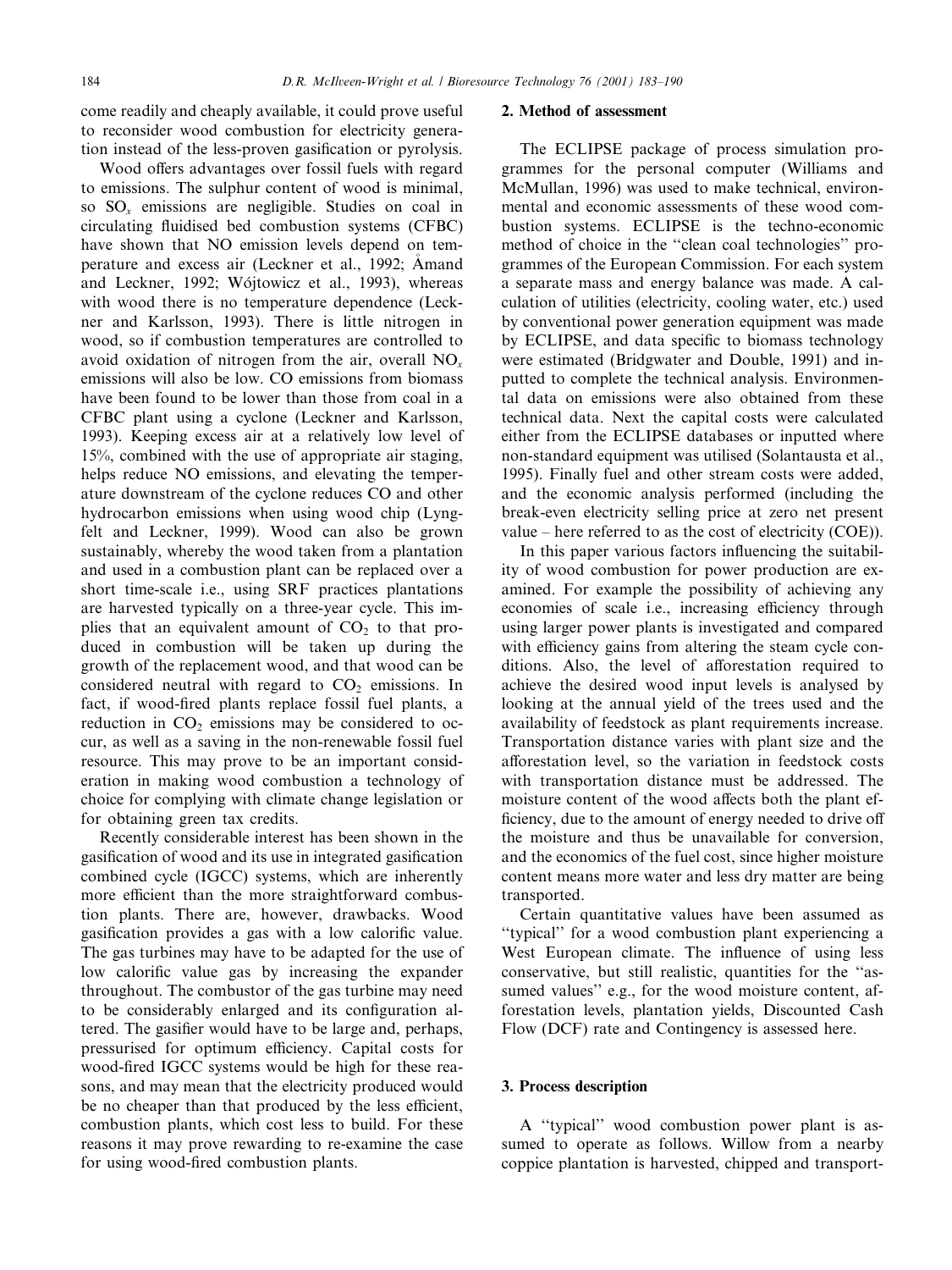ed to the power station. It is stored in piles of chips in the open, in sufficient quantities for  $5-14$  days throughout. This wood, which is assumed to have a moisture content of approximately 100% (on a dry basis, equivalent to 50% on a wet basis), is taken from storage, screened and then transferred pneumatically to buffer storage ready for use in the circulating fluidised bed combustor.

Approximately 15% excess air is used in the combustor to ensure complete combustion. The conditions used in the simulation for the steam turbines are those of commercially available turbines for the anticipated power output. These steam conditions are generally determined by the type and size of boiler used (Lake, 1993). In only the two largest power stations, using 5000 and 10,000 dry tonnes of wood /day, was steam reheating included, together with multiple-stage feedwater preheating. In all of the other power stations a single low-pressure feed-water heater was assumed. The superheated steam inlet conditions at the high-pressure steam turbine for the different processes are shown in Table 1 in the summary of technical results.

#### 4. Techno-economic simulations

Whilst power generation from wood is perceived to be neutral with respect to greenhouse gas emissions, this table gives the level of gaseous emissions which would be emitted from the power station stack. The capital cost estimates are study estimates, with an accuracy of  $\pm 30\%$ . A summary of the economic data is given in Table 2.

#### 5. Base load penalty and steam cycle conditions

The data in Tables 1 and 2 show quite clearly the effect of economy of scale and of steam cycle conditions on the technical and economic performance of a wood fired power generation plant. The efficiency of the smaller power stations is adversely affected by the intrinsically lower efficiency of the steam cycle and by the high base load penalty.

The magnitude of the base load penalty can be demonstrated for the 10 DTE/day plant by using the same steam cycle as was selected for the 1000 DTE/day plant. When the steam conditions are changed from 23 bar and  $350^{\circ}$ C to 80 bar and  $520^{\circ}$ C, the efficiency of the 10 DTE/day plant increases from 17.5% to 23.4% compared with 25.4% for the 1000 DTE/day plant. Similarly, the efficiency of the 5000 DTE/day plant falls from 31.1% to 25.5% when its steam conditions are changed from 160 bar and 538°C to those of the 1000 DTE/day plant (80 bar,  $520^{\circ}$ C). There is no difference in efficiency between the 500 DTE/day plant and the 2000 DTE/day for the same steam conditions (80 bar, 520°C), or from 5000 DTE/day to 10,000 DTE/day with the same steam conditions (160 bar, 538 $^{\circ}$ C). It is clear that the steam cycle conditions, rather than the plant size, have the major influence on the overall efficiency of the power plant for all but the smallest sizes. Electrical efficiency versus plant size is plotted in Fig. 1.

Likewise the capital costs of the smaller power stations are relatively much higher. It is not until the wood feed rate approaches 5000 DTE/day that the technical and economic performance figures come close to those for a conventional fossil fuel fired power station.

| тарје т |  |                                           |  |
|---------|--|-------------------------------------------|--|
|         |  | Technical data for wood combustion plants |  |

Table 1

| centrical auta for wood compassion plants    |              |          |          |          |          |          |          |  |
|----------------------------------------------|--------------|----------|----------|----------|----------|----------|----------|--|
| Plant size (DTE/day)                         | 10           | 100      | 500      | 1000     | 2000     | 5000     | 10,000   |  |
| Steam pressure (bar)                         | 23           | 60       | 80       | 80       | 80       | 160      | 160      |  |
| Steam temperature $(C)$                      | 350          | 480      | 520      | 520      | 520      | 538      | 538      |  |
| Heat input (MW, LHV)                         | 2.0          | 20.1     | 100.5    | 201.1    | 402.1    | 1005.3   | 2010.6   |  |
| Gross electrical output (MW)                 | 0.43         | 5.3      | 28.1     | 56.2     | 112.3    | 338.6    | 676.5    |  |
| Ancillary electrical consumption             |              |          |          |          |          |          |          |  |
| Receipt/storage/dryer/solids<br>removal (MW) | 0.04         | 0.2      | 0.5      | 0.8      | 1.4      | 3.3      | 5.9      |  |
| Fans/compressors (MW)                        | 0.03         | 0.3      | 1.3      | 2.6      | 5.2      | 11.3     | 22.5     |  |
| Condensate pumps (MW)                        | $0.0\,$      | 0.0      | 0.4      | 0.8      | 1.6      | 7.5      | 15.2     |  |
| Cooling water (MW)                           | 0.01         | 0.1      | 0.4      | 0.8      | 1.6      | 3.7      | 7.4      |  |
| Total ancillary (MW)                         | 0.08         | 0.6      | 2.6      | 5.0      | 9.8      | 25.8     | 51.0     |  |
| Overall results                              |              |          |          |          |          |          |          |  |
| Net electrical output (MW)                   | 0.35         | 4.7      | 25.5     | 51.2     | 102.5    | 312.8    | 625.5    |  |
| Overall Efficiency (%)                       | 17.5         | 23.1     | 25.4     | 25.4     | 25.5     | 31.1     | 31.1     |  |
| Gaseous emissions                            |              |          |          |          |          |          |          |  |
| $CO2$ (g/kWh)                                | 2190         | 1650     | 1500     | 1500     | 1490     | 1220     | 1220     |  |
| $SO2$ (g/kWh)                                | $\mathbf{0}$ | $\theta$ | $\theta$ | $\theta$ | $\theta$ | $\theta$ | $\theta$ |  |
| $NOr$ (g/kWh)                                | 3.1          | 2.6      | 2.4      | 2.4      | 2.4      | 2.0      | 2.0      |  |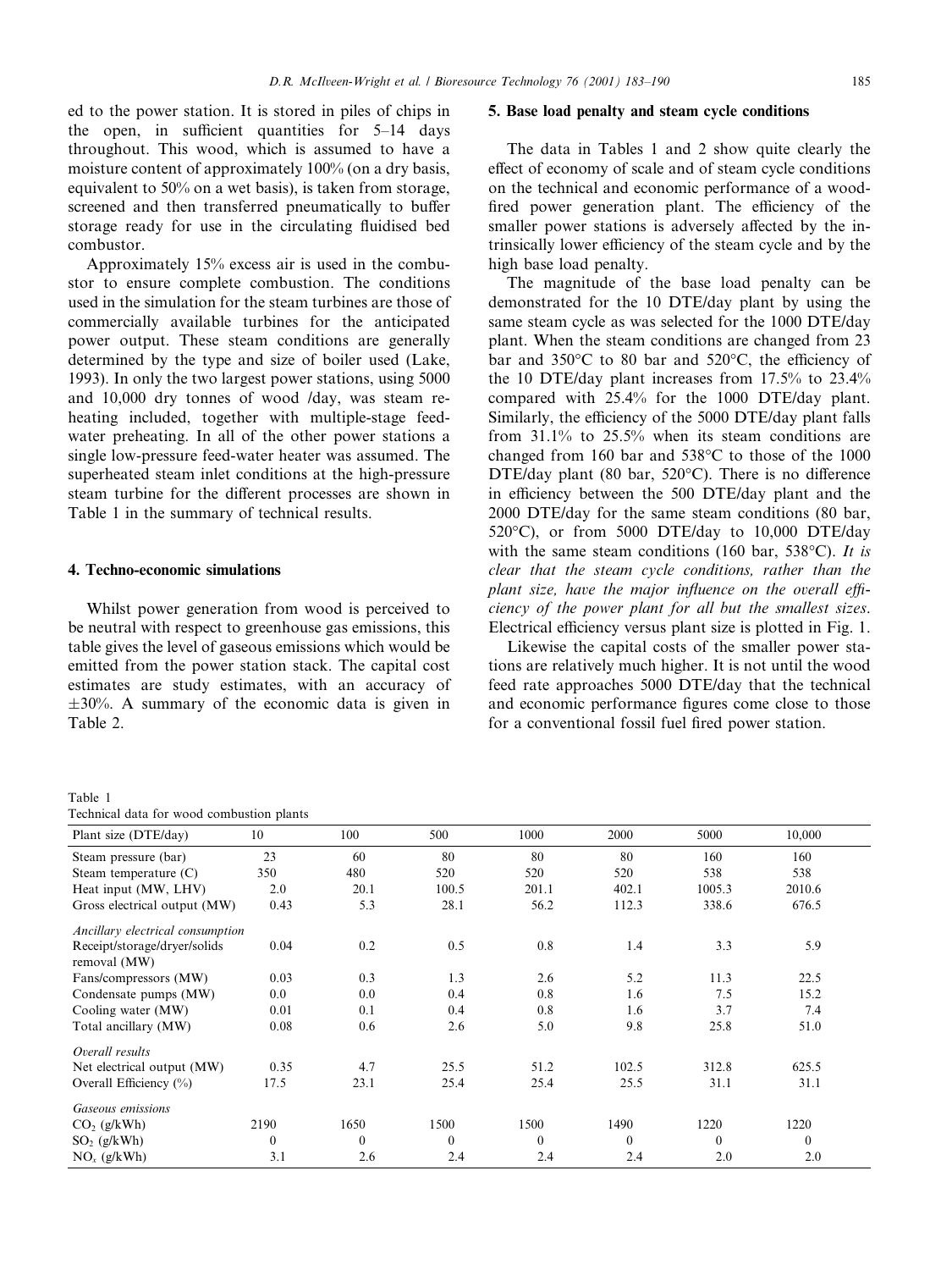| Power station size (DTE/day) | 10   | 100  | 500  | 1000 | 2000 | 5000  | 10.000 |
|------------------------------|------|------|------|------|------|-------|--------|
| Wood reception/storage       | 0.3  | 1.4  | 4.7  | 7.6  | 18.5 | 35.1  | 57.1   |
| CFBC and steam generator     | 0.8  | 3.7  | 13.3 | 22.9 | 42.3 | 106.8 | 224.2  |
| Steam turbines               | 1.1  | 2.8  | 9.0  | 10.5 | 13.5 | 55.5  | 111.0  |
| Condenser/condensate system  | 0.1  | 0.4  | 1.1  | 1.9  | 3.3  | 14.5  | 27.9   |
| Utilities systems            |      | 0.2  | 0.6  | 1.3  | 2.4  | 5.4   | 10.7   |
| Miscellaneous items          |      | 0.1  | 0.3  | 0.6  | 1.3  | 4.0   | 7.0    |
| Total capital cost           | 2.3  | 8.6  | 29.0 | 44.8 | 81.3 | 221.3 | 437.9  |
| Specific investment $(f/kW)$ | 6680 | 1850 | 1130 | 880  | 790  | 710   | 700    |

Table 2 Economic data for wood combustion plants<sup>a</sup>

<sup>a</sup> Note: The cost unit is £M sterling except where stipulated otherwise.

# 6. Afforestation levels

Wood, especially wet wood, has too low an intrinsic value to justify transport over long distances. Therefore, in addition to the efficiency and cost, an important consideration is the availability of the wood feedstock. For simplicity it has been assumed that the power plant is located in the centre of a heavily wooded area. High afforestation levels would probably be only available around the smaller power plants, and would fall significantly for the larger plants. This would have a significant effect on catchment area, transportation distance and the transportation part of the fuel cost. Assuming a yield of 10 dry tonnes/ha/ year for a power plant situated in the centre of the plantation, forest areas, forest radii, average transportation distances and transportation costs have been estimated for 100%, 20%, 10% and 5% afforestation (see Table 3).

The US DOE (1993) investigated the effect on land use and transportation of fuel of building a 150 MW biomass power plant (which would need about 2500 DTE/day of wood fuel). According to the DOE, one hundred "energy farms", each a plantation of one square mile and sited within a radius of 25 miles of the power plant, could fuel the plant sustainably, while covering only 5% (the AL) of the land area in this circular area.



Fig. 1. Electricity efficiency vs plant size (wood input).

#### 7. The effect of transportation on feedstock costs

Wood feedstock costs can be calculated for the average transportation distances required for the various plant sizes using a standard fixed cost for harvesting and chipping plus  $\pounds 0.31/tonne/km$  for transportation (McIlveen-Wright, 1995). These feedstock costs are then used with the other economic data to calculate the dependence of Cost of Electricity (COE) on transportation, as displayed in Table 3.

From Table 3 it can also be seen that the COE for the 1000 DTE/day 100% forestation case and the 10,000 DTE/day  $20\%$  forestation cases differ by less than  $5\%$ , and that comparing the 5% forestation case of the 10,000 DTE/day process with the 100% forestation case of the 500 DTE/day plant shows that the economies of scale achieved by building the larger power station have been cancelled out by the increased transportation cost for the wood fuel.

#### 8. Availability of feedstock

For the 10 and 100 dry tonnes of wood per day processes feedstock should be relatively easy to obtain and transportation costs would be low.

For the 10,000 dry tonnes/day plant, 400,000 ha of forest would be required even at  $100\%$  afforestation. A single forest of this size gives the minimum feedstock cost, but it is unlikely that such a large forest, dedicated to energy crops for electricity generation, would be planted in Western Europe. With  $20\%$  afforestation, which would seem to be more realistic for Europe, an area two-thirds the size of Belgium would still be needed to supply the wood for one power plant of this size! At this level of afforestation  $(20\%)$ , the 1000 dry tonnes per day process is only marginally less attractive in terms of COE, so no economy of scale is achieved by building the 10,000 DTE/day plant rather than the 1000 DTE/day plant.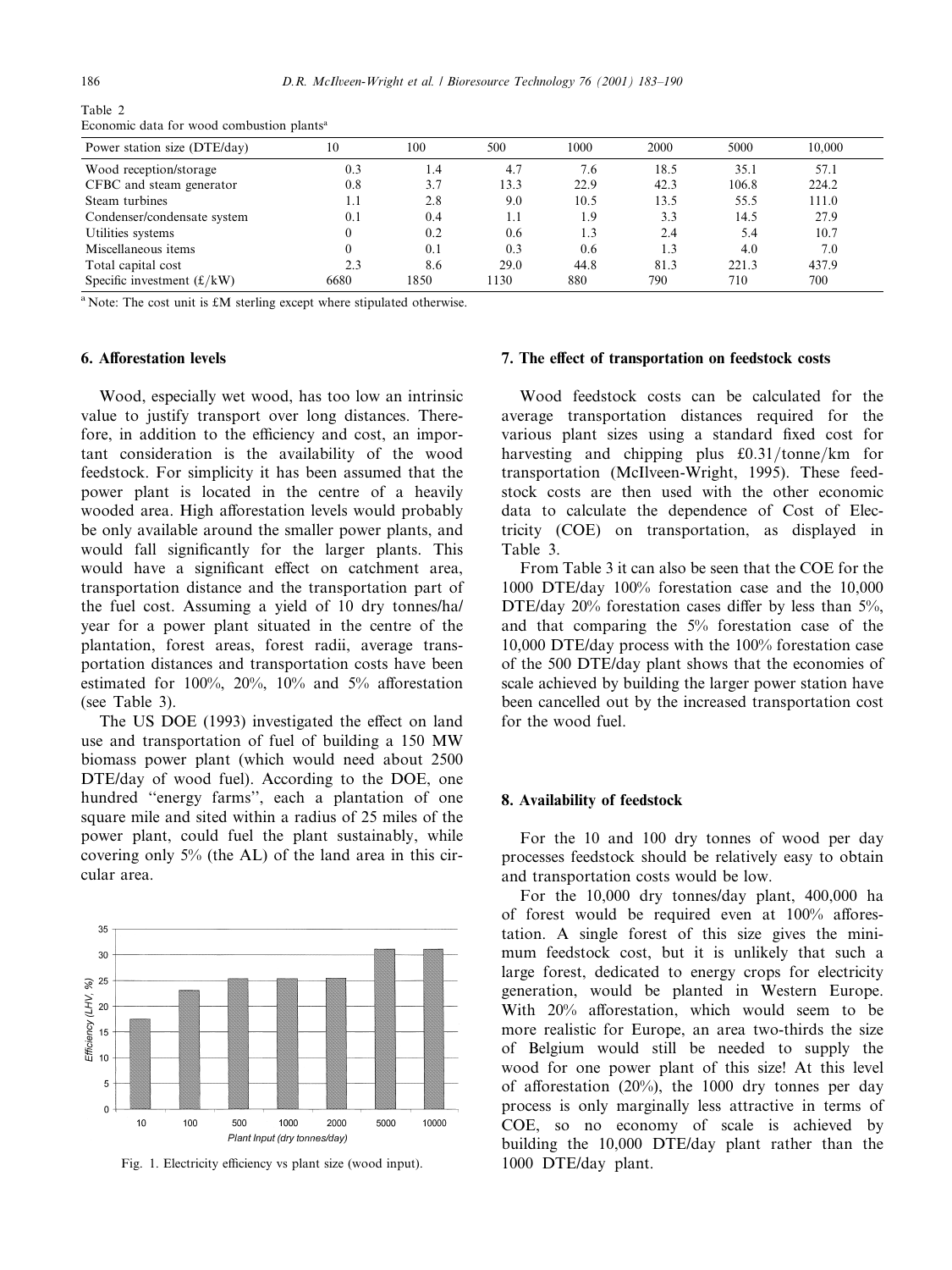| 1 DTE/day                    |                  |                                                                           |                                          |                                                                                                  |                                                                                           |                                                                                                                           |                                                                                                     |                                                                                                                            |                                                                                                                   |                                                                                                                                     |                                       |                                                                                                   |                                                                                                                                                            |                                                                                                                      |                                                                                     |                                                                                        |
|------------------------------|------------------|---------------------------------------------------------------------------|------------------------------------------|--------------------------------------------------------------------------------------------------|-------------------------------------------------------------------------------------------|---------------------------------------------------------------------------------------------------------------------------|-----------------------------------------------------------------------------------------------------|----------------------------------------------------------------------------------------------------------------------------|-------------------------------------------------------------------------------------------------------------------|-------------------------------------------------------------------------------------------------------------------------------------|---------------------------------------|---------------------------------------------------------------------------------------------------|------------------------------------------------------------------------------------------------------------------------------------------------------------|----------------------------------------------------------------------------------------------------------------------|-------------------------------------------------------------------------------------|----------------------------------------------------------------------------------------|
| $\approx$                    |                  | $\equiv$                                                                  |                                          |                                                                                                  | $\overline{\Omega}$                                                                       |                                                                                                                           |                                                                                                     | $100\,$                                                                                                                    | $\overline{0}$                                                                                                    | $\overline{a}$                                                                                                                      |                                       | $\infty$                                                                                          | $\overline{20}$                                                                                                                                            | $\overline{a}$                                                                                                       |                                                                                     |                                                                                        |
| 0.04                         | 0.2              | $\ddot{0}$                                                                |                                          |                                                                                                  |                                                                                           |                                                                                                                           |                                                                                                     |                                                                                                                            |                                                                                                                   |                                                                                                                                     |                                       |                                                                                                   |                                                                                                                                                            |                                                                                                                      |                                                                                     |                                                                                        |
|                              | $\overline{0.8}$ |                                                                           |                                          |                                                                                                  |                                                                                           |                                                                                                                           |                                                                                                     |                                                                                                                            |                                                                                                                   |                                                                                                                                     |                                       |                                                                                                   |                                                                                                                                                            |                                                                                                                      |                                                                                     |                                                                                        |
|                              | 0.5              | 0.8                                                                       |                                          |                                                                                                  |                                                                                           |                                                                                                                           |                                                                                                     |                                                                                                                            |                                                                                                                   |                                                                                                                                     |                                       |                                                                                                   |                                                                                                                                                            |                                                                                                                      |                                                                                     |                                                                                        |
| 0.07                         | 0.17             | 0.24                                                                      |                                          |                                                                                                  |                                                                                           |                                                                                                                           |                                                                                                     |                                                                                                                            |                                                                                                                   |                                                                                                                                     |                                       |                                                                                                   |                                                                                                                                                            |                                                                                                                      |                                                                                     |                                                                                        |
| 19.9                         |                  |                                                                           |                                          |                                                                                                  |                                                                                           |                                                                                                                           |                                                                                                     |                                                                                                                            |                                                                                                                   |                                                                                                                                     |                                       |                                                                                                   |                                                                                                                                                            |                                                                                                                      |                                                                                     |                                                                                        |
| $\stackrel{\triangle}{\geq}$ |                  | N/A                                                                       |                                          |                                                                                                  |                                                                                           |                                                                                                                           |                                                                                                     |                                                                                                                            |                                                                                                                   |                                                                                                                                     |                                       |                                                                                                   |                                                                                                                                                            |                                                                                                                      |                                                                                     |                                                                                        |
|                              |                  |                                                                           |                                          |                                                                                                  |                                                                                           |                                                                                                                           |                                                                                                     |                                                                                                                            |                                                                                                                   |                                                                                                                                     |                                       |                                                                                                   |                                                                                                                                                            |                                                                                                                      |                                                                                     |                                                                                        |
|                              |                  |                                                                           |                                          |                                                                                                  |                                                                                           |                                                                                                                           |                                                                                                     |                                                                                                                            |                                                                                                                   |                                                                                                                                     |                                       |                                                                                                   |                                                                                                                                                            |                                                                                                                      |                                                                                     |                                                                                        |
|                              |                  |                                                                           |                                          |                                                                                                  | $\approx$                                                                                 | $\overline{a}$                                                                                                            |                                                                                                     |                                                                                                                            | $\overline{0}$                                                                                                    | $\overline{a}$                                                                                                                      |                                       |                                                                                                   | $\overline{5}$                                                                                                                                             | $\overline{a}$                                                                                                       |                                                                                     |                                                                                        |
| 36.5                         |                  |                                                                           |                                          |                                                                                                  |                                                                                           |                                                                                                                           |                                                                                                     |                                                                                                                            |                                                                                                                   |                                                                                                                                     |                                       |                                                                                                   |                                                                                                                                                            |                                                                                                                      |                                                                                     |                                                                                        |
| 10.8                         | 24.1             |                                                                           |                                          |                                                                                                  |                                                                                           |                                                                                                                           |                                                                                                     |                                                                                                                            |                                                                                                                   |                                                                                                                                     |                                       |                                                                                                   |                                                                                                                                                            |                                                                                                                      |                                                                                     |                                                                                        |
| 7.6                          | 17.0             |                                                                           |                                          |                                                                                                  |                                                                                           |                                                                                                                           |                                                                                                     |                                                                                                                            |                                                                                                                   |                                                                                                                                     |                                       |                                                                                                   |                                                                                                                                                            |                                                                                                                      |                                                                                     |                                                                                        |
| 2.34                         | 5.27             | 7.47                                                                      |                                          |                                                                                                  |                                                                                           |                                                                                                                           |                                                                                                     |                                                                                                                            |                                                                                                                   |                                                                                                                                     |                                       |                                                                                                   |                                                                                                                                                            |                                                                                                                      |                                                                                     |                                                                                        |
|                              |                  | 27.3                                                                      |                                          |                                                                                                  |                                                                                           |                                                                                                                           |                                                                                                     |                                                                                                                            |                                                                                                                   |                                                                                                                                     |                                       |                                                                                                   |                                                                                                                                                            |                                                                                                                      |                                                                                     |                                                                                        |
| 4.35                         | 4.60             | 4.78                                                                      | 5.04                                     | 4.20                                                                                             | 4.54                                                                                      | 4.79                                                                                                                      | 5.15                                                                                                | 3.74                                                                                                                       | 4.17                                                                                                              | 4.50                                                                                                                                | 4.92                                  | 3.86                                                                                              | 4.48                                                                                                                                                       | 4.90                                                                                                                 | 5.69                                                                                |                                                                                        |
|                              |                  | 182.5<br>000 DTE/day<br>$20.0$<br>NA<br>$\overline{20}$<br>$\overline{6}$ | 20.0<br>34.1<br>24.1<br>365<br>$\approx$ | $730$<br>$48.2$<br>$34.1$<br>$10.6$<br>$30.4$<br>$1.1$<br>$0.34$<br>$20.1$<br>NA<br>$0.7$<br>1.5 | $0.18$<br>$0.24$<br>$0.24$<br>$0.24$<br>$0.70$<br>$0.70$<br>$73$<br>15.2<br>10.8<br>13.35 | 365<br>34.1<br>24.1<br>27.3<br>27.3<br>$1.8$<br>$2.4$<br>$1.7$<br>$0.53$<br>$20.3$<br>$21.73$<br><b>Eday</b><br>0 DTE/day | $730$<br>48.2<br>34.1<br>30.57<br>30.4<br>$774478$<br>$74474$<br>$0.05$<br>$0.76$<br>$\overline{a}$ | 1460<br>68.2<br>14.34<br>14.7<br>$7\frac{3}{4}$<br>$4\frac{4}{5}$<br>$1\frac{3}{5}$<br>$1\frac{3}{5}$<br>$20.9$<br>$21.80$ | 182.5<br>24.1<br>17.0<br>5.27<br>5.1<br>000<br>$\begin{array}{c} 7.44 \\ 7.44 \\ 0.09 \\ 0.09 \end{array}$<br>100 | 12.5<br>53.9<br>53.1<br>11.81<br>11.6<br>$\frac{18.3}{7.6}$<br>$\frac{7.6}{5.4}$<br>$\frac{1.67}{1.3}$<br><b>Eday</b><br>00 DTE/day | $36.5$<br>10.8<br>7.6<br>7.34<br>7.35 | $\frac{5}{73.0}$<br>15.2<br>10.8<br>3.35<br>7.45<br>$\frac{1825}{76.2}$<br>76.2<br>16.71<br>16.71 | 0,000<br>365<br>34.1<br>7.5<br>7.3<br>$\frac{18.3}{7.6}$<br>$\frac{7.6}{1.67}$<br>$\frac{1.5}{5.06}$<br>$\otimes$<br>3650<br>107.8<br>76.2<br>42.7<br>42.7 | <b>JTE/day</b><br>$\frac{76.2}{76.2}$<br>53.9<br>16.7<br>36.5<br>91.3<br>17.0<br>12.15<br>3.23<br>5.23<br>00 DTE/day | 3650<br>107.8<br>76.2<br>2.3<br>2.7<br>$\frac{182.5}{24.1}$<br>17.0<br>5.27<br>5.35 | $15075$<br>$0577$<br>$0577$<br>$365$<br>$34.1$<br>$24.1$<br>$7.47$<br>$27.3$<br>$5.53$ |

Table 3

A series of simulations were made for a 500 DTE/day wood combustion plant, with wood of a different moisture content being used on each occasion. The amount of heat transferred from the combustion of the wood to the steam cycle depends on the moisture content of the wood feedstock, as energy must be used to drive off the moisture in the drying and heating stage of combustion and raise it to the outlet temperature of the combustor. Radiant energy from the flames during combustion is transferred to boiler tubes lining the combustor walls and is used to vaporise water coming from the steam drum. The volume of wood increases with moisture content, requiring larger, more expensive equipment and also increasing transportation costs. The moisture content of the wood feedstock has a significant effect. The higher the moisture content, the lower the efficiency of the combustion process (see Fig. 2). In Fig. 3 it can be seen that the COE falls with decreasing moisture content, and that COE could be reduced by up to 20% by using wood feedstock of 15%  $MC<sub>D</sub>$  instead of 100%  $MC<sub>D</sub>$ .

The 10 DTE/day and 100 DTE/day direct wood combustion processes used to generate electricity are not attractive as can be seen from their COE values in Table 3.

In Fig. 4. COE values, chosen at the most appropriate forestation level for each plant size, are shown as option ``A''. The 10 DTE/day value is not shown, as it is so high. (For the 100 and 500 DTE/day plant size the COEs for the  $100\%$  afforestation level are shown; for the  $1000$ and 2000 DTE/day plant the  $20\%$  afforestation COE values; and for the 5000 and 10,000 DTE/day plant the 5% afforestation COEs are taken).

This curve for Option A has a broad minimum, extending from around 1000 to 3000 DTE/day, with the COE falling below 4.6 p/kWh in this range.

The direct wood combustion systems, which would use 500, 1000 and 2000 DTE/day, would have reasonable performance and costs. This is probably the most appropriate range of plant sizes, which could be justi fied, both by the economics and the feedstock



Fig. 2. Electrical efficiency vs moisture content for 500 DTE/day plant.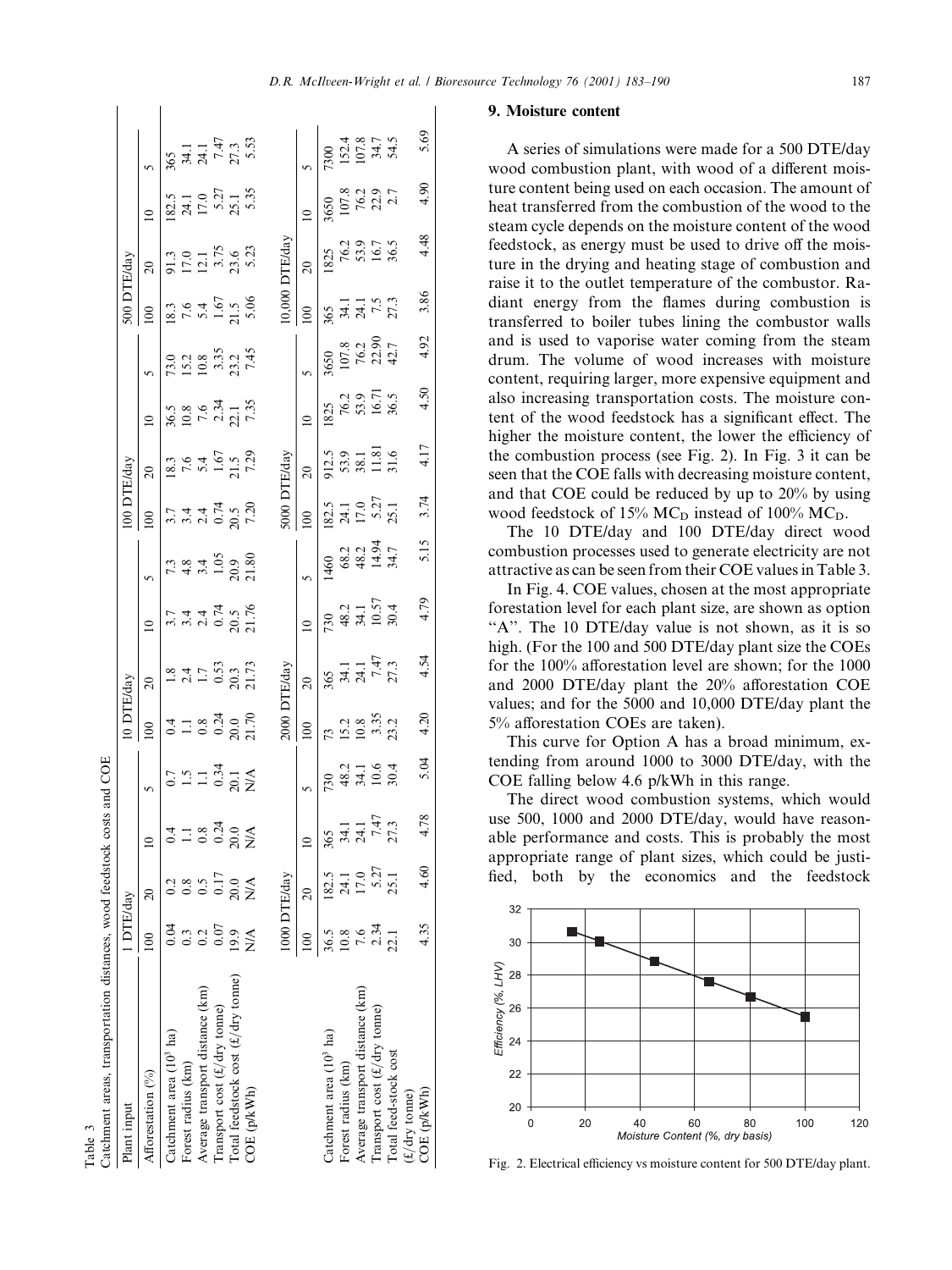

Fig. 3. Cost of electricity vs moisture content for the 500 DTE/day plant.



Fig. 4. COE vs plant size. The effect of changes to "assumed values". Wood  $MC<sub>D</sub>$  is 100%.

availability, for power generation by wood combustion in Europe.

## 10. The effect of the "assumed values"

Until this point certain assumptions have been used in making the assessments of the various wood-fired electricity generation systems. The first assumption is that an "appropriate" level of afforestation was used for different plant sizes i.e., for plants using large amounts of wood it is unlikely that one plantation in an area could support them, whereas a single forest could support a smaller plant. These assumed afforestation levels are  $100\%$  afforestation for the 100 and 500 DTE/day plants,  $20\%$  afforestation for the 1000 and 2000 DTE/ day plants and 5% for the 5000 and 10,000 DTE/day plants. Secondly, the yields from the SRF coppice plantations were taken to be 10 dry tonnes/ha/year. In addition, the Discounted Cash Flow Rate and the Contingency were each assumed to be 10% in the comparisons. Lastly, the moisture content of the wood was taken to be 100% (on a dry basis). In this section the effect of changing these assumed values to other, perhaps equally valid, values was investigated. The cumulative effect of changing these assumed values is shown as a series of Options in Fig. 4.

## $10.1$ . Varying the afforestation levels

From time to time incentives are introduced to take land out of food production and either leave it fallow or put it to use for non-food agriculture. In the recent past set-aside schemes were put in place and initially affected about 15% of the agricultural land area in Europe. Energy crops qualified for use on non-rotational setaside land.

It may be more appropriate to assume that the incentives to plant SRF coppice on non-rotational setaside land could influence the amount of new plantation of energy crops. For set-aside at 18%, and assuming that about 10% of the plantation area would be required for "rides" used by harvesting and planting machinery, then an afforestation level of  $15%$  for all plant sizes may be valid. For the smaller systems, afforestation decreasing from 100% to 15% increases the transportation costs, whereas the reverse is true for the larger systems, where afforestation rises from  $5\%$  to  $15\%$ . This can be seen in Option "B" in Fig. 4, with the COE values falling (when compared to Option A) for the larger systems and increasing for the smaller.

## 10.2. Varying the yield

A yield of 15 dry tonnes/ha/year replaces the value of 10, which may be considered conservative, since yields of 12–20 dry tonnes/ha/year have been widely reported. This would lead to smaller forests and lower transportation costs. These changes are shown as Option "C" in Fig. 4. However, the fall in COE due to this (large) change in yield is relatively small.

#### $10.3$ . Varying the discounted cash flow rate

A DCF of 7.5%, rather than 10%, may be more appropriate. Option "D" shows the use of DCF equal to 7.5%. A significant improvement over Option  $C$ " can be observed. (An even lower DCF value could be proposed for times when inflation has dropped.)

#### 10.4. Varying the contingency

The Contingency was changed from 10% to 5%. This is shown as Option "E" in Fig. 4. There is very little change from the values in Option "D".

The changes that have been made so far only affect the economic side of the systems and their simulations.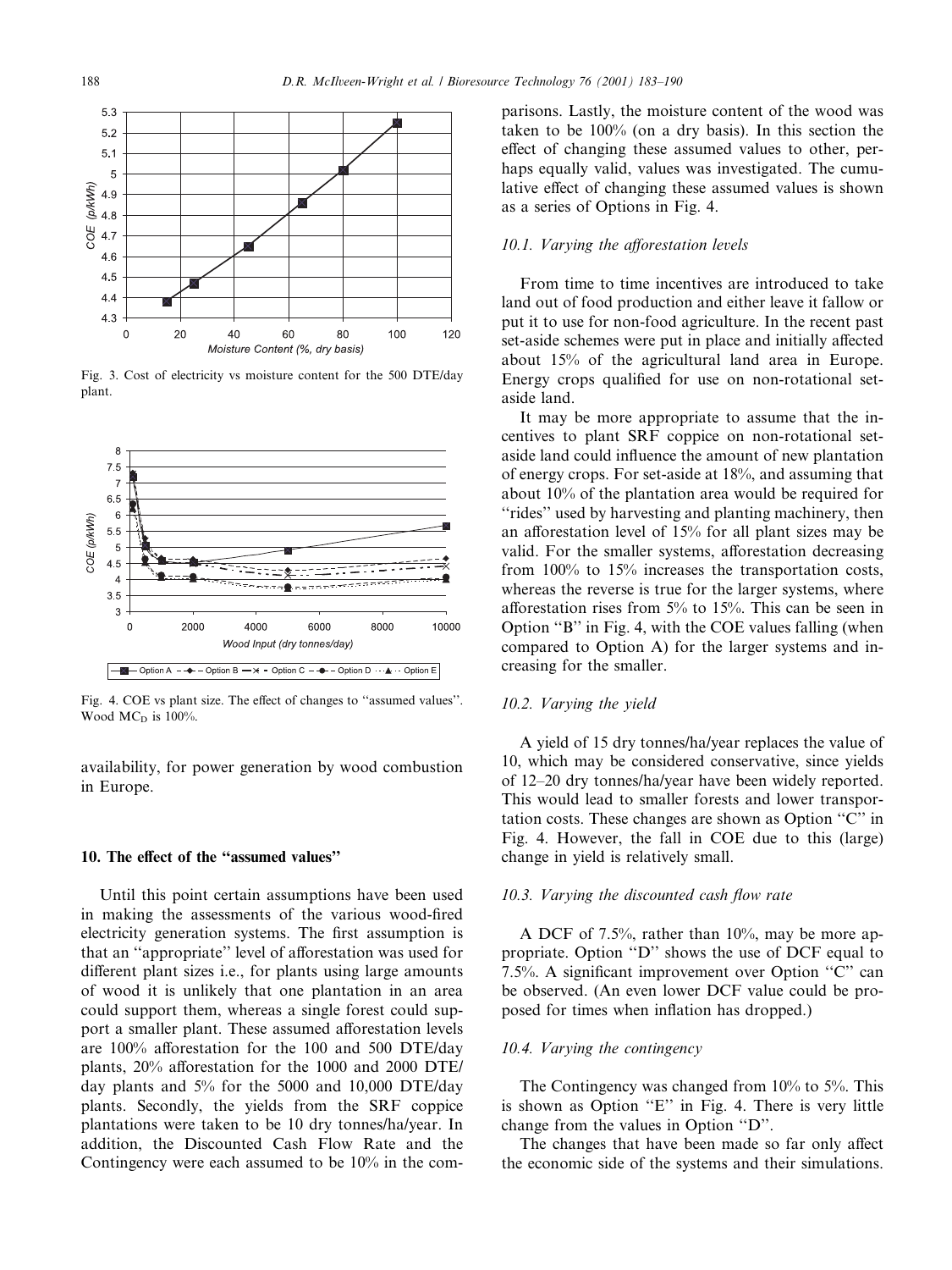The next possibility is to change the moisture content, which, as was shown earlier, affects the efficiency of the system, as well as the economics.

## 10.5. Varying the moisture content

Moisture Contents as low as 25% can be found, even in the United Kingdom, when the wood is stored as rods in the open air before chipping. However, it is more likely that a higher value would be obtained on most occasions. For this reason an intermediate value of 55% (dry basis) is taken as an alternative value.

In Fig. 5, the curve of the "Initial Values" is the same COE distribution as Option "A" in Fig. 4 i.e., with all the original "assumed values", and Option "A" shows it for the new moisture content value of  $55\%$ . A significant change is apparent on reducing the moisture content of the wood fuel.

The sequence of economic changes which had been made for the plants using 100% Moisture Content feedstock were repeated for the lower MC systems. In Fig. 5, Option "B" refers to the change to  $15%$  afforestation levels; Option "C" to the change in Yield to 15 dry tonnes/ha/year; Option "D" to the change in Discounted Cash Flow rate to  $7.5\%$ ; Option "E" to the change in Contingency from  $10\%$  to 5%. The effects of these economic changes are similar to those seen previously with the systems using 100% MC wood.

The minimum in the curve of "Initial Values" is narrower than that of the system "E" curve, and occurs at lower plant sizes. Comparing Options "Initial Values" and "E" it can also be seen that, with the "new" versions of the assumed values (i.e., in system  $E$ "). Wood Combustion can be considered viable for all power plant sizes above 500 dry tonnes/day. In fact, above 1000 dry tonnes/day these systems are almost competitive with coal fossil fuel-fired plants of much larger scale, on a comparison of COEs. COE fell by 18.5% for the 100 dry tonnes/day plant and 39.7% for the 10,000 dry tonnes/day plant when the "assumed



Fig. 5. COE vs plant size. The effect of changes to "assumed values". Wood  $MC<sub>D</sub>$  is 55%.

values" are changed from their "initial values" to the final values in Option "E".

## 11. The use of a drying stage

The simulations were also made for similar systems, which also used some low-pressure steam to dry the wood to  $15\%$  MC<sub>D</sub> prior to combustion (McIlveen-Wright, 1995). For reasons of brevity they are not presented here. It can be shown that, except for the smallest one, all plants having a drying stage are more efficient than those without one, and that the efficiency gained increases with plant size. However, the specific investment is lower for a plant not having a drying stage. For plant sizes up to 500 DTE/day, the COE is lower for plants without the drying stage. As plant size increases, the efficiency gain tends to compensate for the capital expenditure on the drying stage, and the difference in COE for the wet and dried wood plant becomes insignificant and falls within the margin of error of the economic analysis. Therefore there are no economic advantages to using a drying stage, but their use could be appropriate where higher efficiency, and thus lower  $CO<sub>2</sub>$ emissions, have higher priority than low electricity price.

## 12. Conclusions

In conclusion, wood combustion plants offer such promising features as low or zero emissions; low capital costs (but low efficiencies too) since cheap conventional technology is used. In this assessment, no major innovations or developments have been assumed. Wood fired systems with the "Initial" Assumed Values Options using between 1000 and 3000 DTE/day have Break-Even Selling Prices (COEs) low enough to make them commercially interesting. In fact, all systems using more than 100 DTE/day have lower COEs than the NFFO-3 (Non-Fossil Fuel Obligation, December 1994) average tariff of 8.65 p/kWh for electricity from coppiced wood, i.e., they could be used to sell electricity to the RECs in England and Wales and make a profit. Systems with the ``Final'' Assumed Values and using more than 1000 DTE/day have COEs low enough to make them nearly competitive with large-scale, conventional, coal-fired plants (3.8 p/kWh compared with 3.0 p/kWh), but these are still almost double the COEs from new, large-scale natural gas-fired combined cycle power stations (around 2 p/kWh). However, the recent UK Renewable Obligation will oblige electricity supply companies to obtain 5% of their electricity supply by 2005 from renewables, with a price cap of 4.3 p/kWh. Such wood combustion systems (systems with the "Final" Assumed Values and using more than 1000 DTE/day) could provide electricity for less than this cap price.